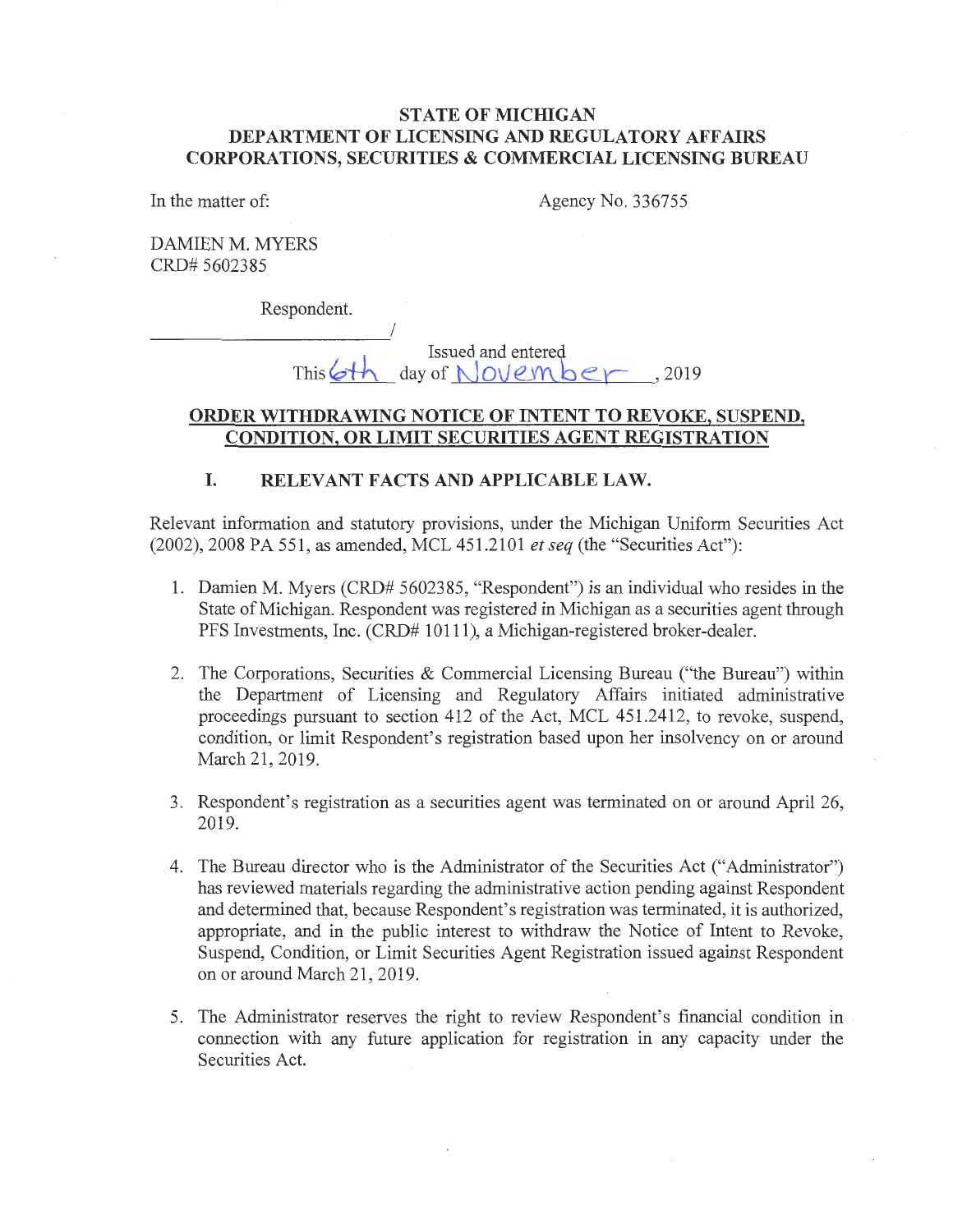#### **II. ORDER.**

The Administrator finds that this ORDER is authorized, appropriate, and in the public interest based on the above-cited facts and law.

IT IS ORDERED as follows:

1. The Administrator withdraws the Notice of Intent to Revoke, Suspend, Condition, or Limit Securities Agent Registration issued against Damien M. Myers on or around March 21, 2019.

2. The Administrator reserves the right to review the financial condition of Damien M. Myers in connection with any future application for registration under the Michigan Uniform Securities Act, 2008 PA 551, as amended, MCL 451.2101 *et seq.* 

IT IS SO ORDERED.

DEPARTMENT OF LICENSING AND REGULATORY AFFAIRS CORPORATIONS, SECURITIES & COMMERCIAL LICENSING BUREAU

By:

ale, Administrator and Director ations, Securities & Commercial Licensing Bureau

 $115/19$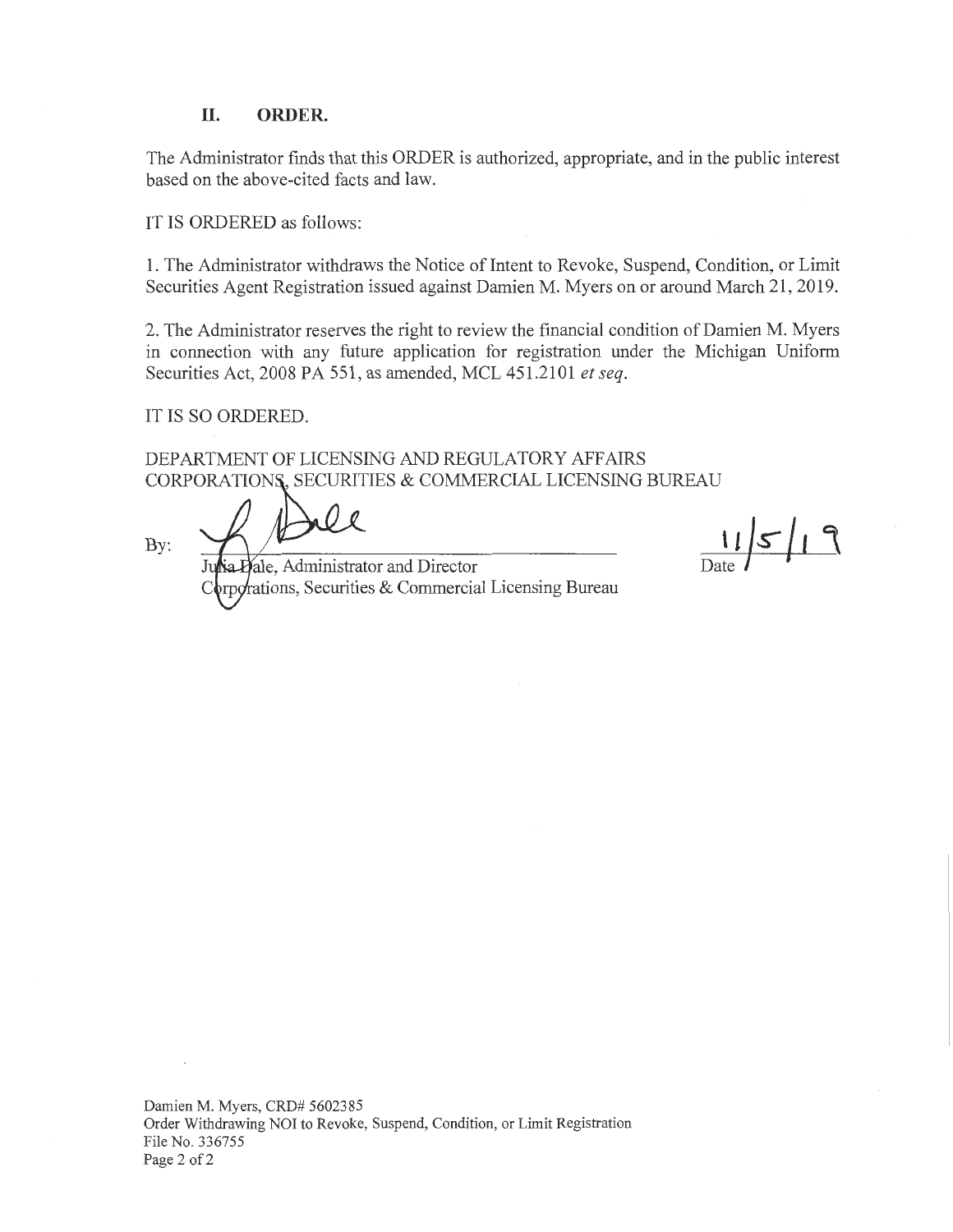## **STATE OF MICHIGAN DEPARTMENT OF LICENSING AND REGULATORY AFFAIRS CORPORATIONS, SECURITIES & COMMERCIAL LICENSING BUREAU**

In the matter of: Agency No. 336755

DAMIEN M. MYERS CRD# 5602385

Respondent.

This <u>21</u> day of **WAA** 

# **NOTICE OF INTENT TO REVOKE, SUSPEND, CONDITION, OR LIMIT SECURITIES AGENT REGISTRATION**

# **I. RELEVANT FACTS AND APPLICABLE LAW.**

Relevant information and statutory provisions, under the Michigan Uniform Securities Act (2002), 2008 PA 551, as amended, MCL 451.2101 *et seq* (the "Securities Act"):

- 1. Damien M. Myers (CRD#5602385, "Respondent") is an individual who resides in the State of Michigan. Respondent is presently registered in Michigan as a securities agent through PFS Investments, Inc. (CRD#l0l 11), a Michigan-registered broker-dealer.
- 2. The Corporations, Securities & Commercial Licensing Bureau ("the Bureau") within the Department of Licensing and Regulatory Affairs conducted an audit of various PFS Investments, Inc. branch offices in Michigan, including the branch office where Respondent is employed.
- 3. The Bureau requested, and Respondent provided a personal balance sheet in the course of the audit. The balance sheet submitted by Respondent showed that his liabilities exceed his assets. The Administrator finds that Respondent is insolvent because his liabilities exceed his assets.
- 4. The Director of the Bureau ("Administrator") has reviewed materials regarding Respondent's financial condition as it relates to his registration as an agent under the Securities Act. The Administrator has determined that it is authorized, appropriate, and in the public interest to revoke, suspend, condition, or limit Respondent's securities agent registration.
- 5. Section 412(2) of the Securities Act, MCL 451.2412(2), states in relevant part:

If the administrator finds that the order is in the public interest and subsection ( 4) authorizes the action, an order under this act may revoke, suspend, condition, or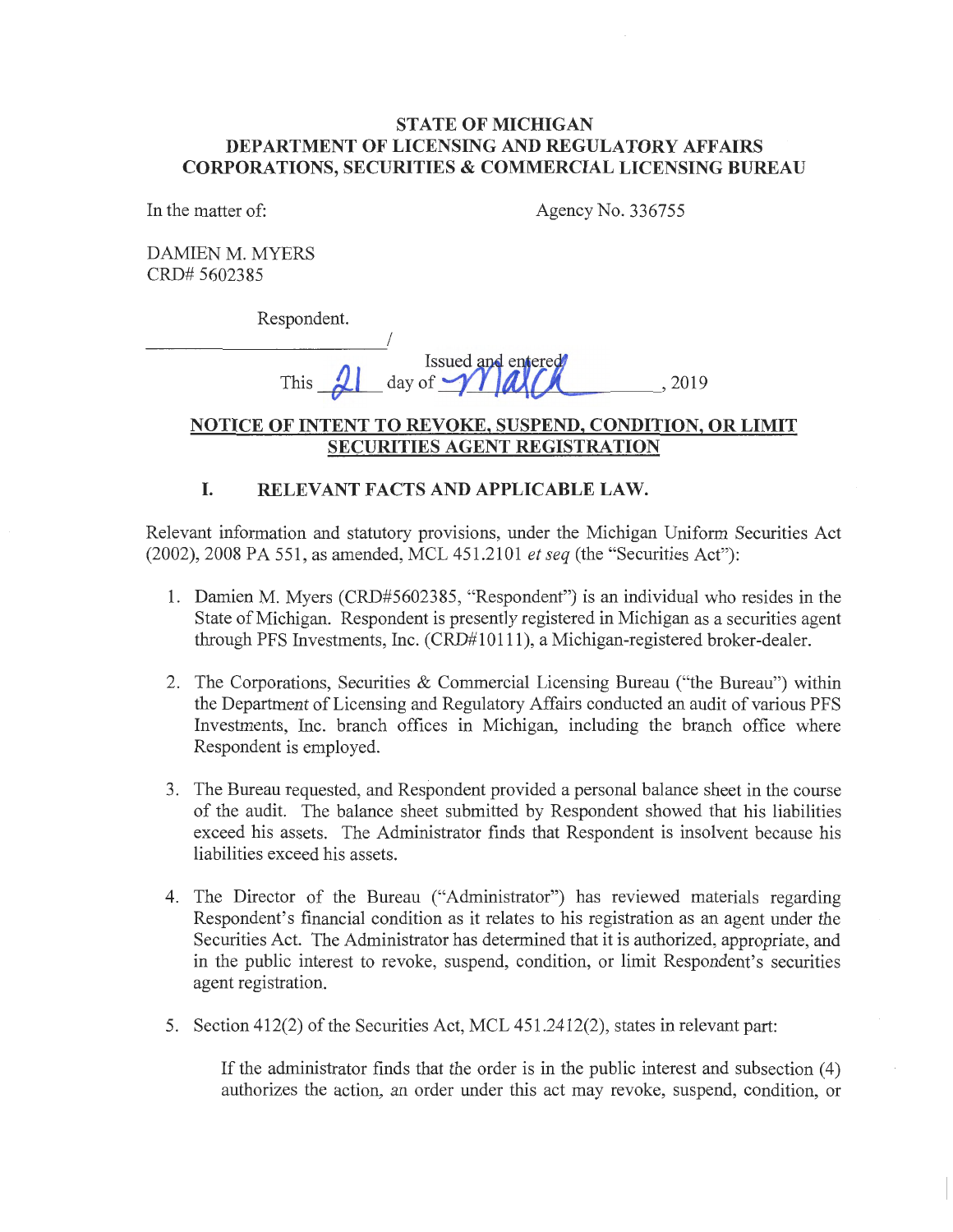limit the registration of a registrant and if the registrant is a broker-dealer or investment adviser, of a partner, officer, director, or a person having a similar status or performing similar functions, or a person directly or indirectly in control of the broker-dealer or investment adviser...

6. Section 412(4) of the Securities Act, MCL 451.2412(4) states in relevant part:

 $(4)$  A person may be disciplined under subsections  $(1)$  to  $(3)$  if any of the following apply to the person:

\*\*\*

(g) The person is insolvent, either because the person's liabilities exceed the person's assets or because the person cannot meet the person's obligations as they mature. The administrator shall not enter an order against an applicant or registrant under this subdivision without a finding of insolvency as to the applicant or registrant...

7. Section 412(7) of the Securities Act, MCL 451.2412(7), states:

 $(7)$  Except under subsection  $(6)$ , an order shall not be issued under this section unless all of the following have occurred:

- (a) Appropriate notice has been given to the applicant or registrant.
- (b) Opportunity for hearing has been given to the applicant or registrant.
- ( c) Findings of fact and conclusions of law have been made on the record pursuant to the administrative procedures act of 1969, 1969 PA 306, MCL 24.201 to 24.328.
- 8. The Administrator may revoke, suspend, condition, or limit Respondent's securities agent registration pursuant to section 412(2) of the Securities Act, MCL 451.2412(2), because it is in the public interest, and because:
	- A. Respondent is insolvent because his liabilities exceed his assets, giving the Administrator cause to issue an order under sections  $412(2)$  and  $412(4)(g)$  of the Securities Act, MCL 451.2412(2) and MCL 451.2412(4)(g).

## **II. ORDER.**

The Administrator finds that this ORDER is authorized, appropriate, and in the public interest based on the above-cited facts and law.

IT IS ORDERED as follows:

1. The Administrator intends TO REVOKE, SUSPEND, CONDITION, OR LIMIT THE SECURITIES AGENT REGISTRATION OF DAMIEN M. MYERS under section 412(2) of